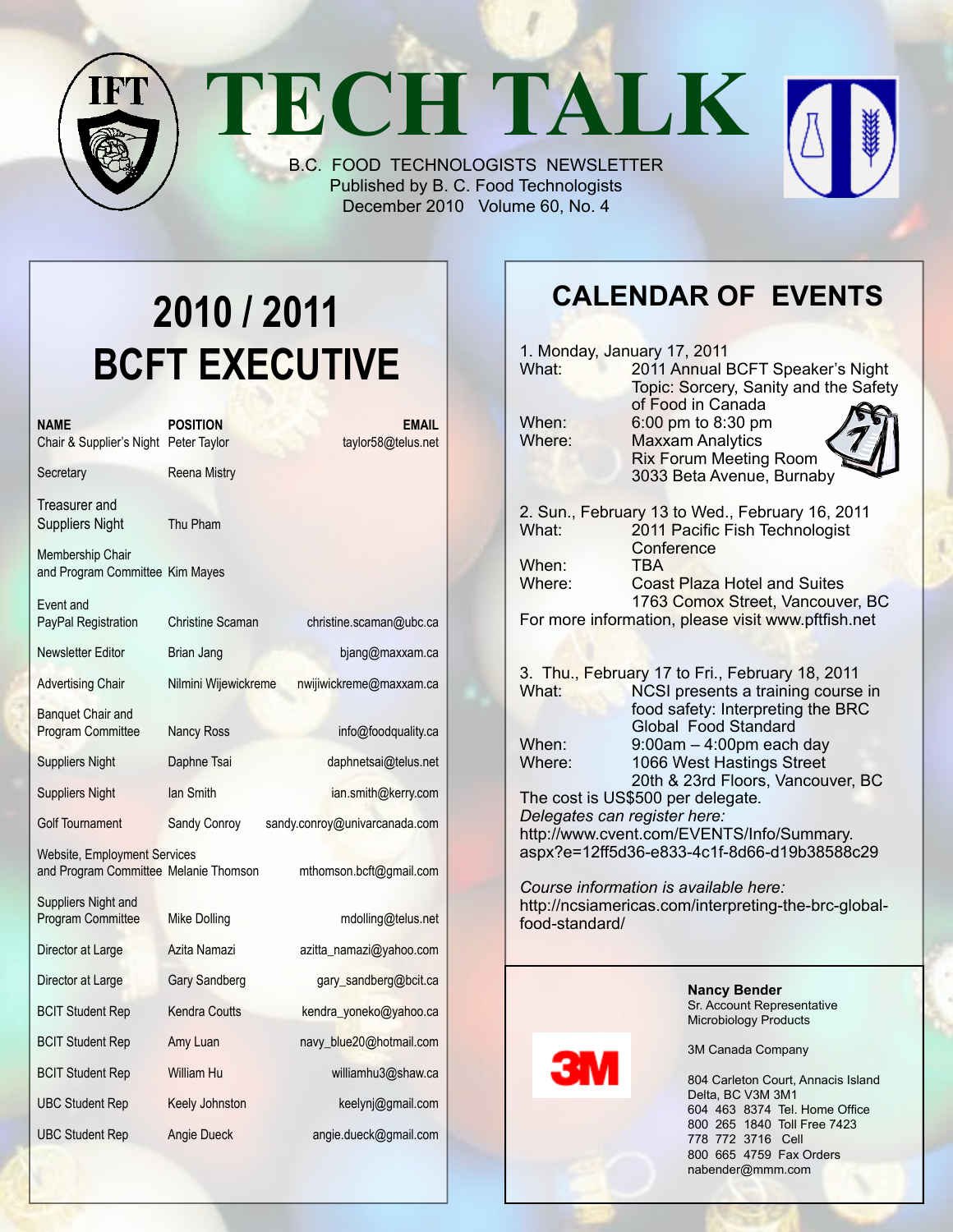#### December 2010, Vol. 60, No. 4 PAGE TWO

# **2011 Annual BCFT Speaker's Night – Sorcery, Sanity and the Safety of Food in Canada**

On January 17, 2011, BCFT will be holding our annual Speaker's Night, formerly known as Student's Night, at Maxxam Analytics in Burnaby. Register today for a special opportunity to network and learn with BCFT professionals. This year, we are very excited to have two distinguished professionals presenting at Speaker's Night. Dr. Rick Holley and Dr.Yemi Ogunrinola will offer their insights on the Canadian Food Industry, and have provided a brief overview of their talks.



#### **Dr. Rick Holley** is

a Distinguished Professor, Food Microbiology and Food Safety, Department of Food Science, University of Manitoba. He has an active research program on microbial ecology of meats, use of natural antimicrobials in food, and zoonotic pathogens in animals and the environment. He is a former head of the Department of Food Science and has been involved in national and international committee work.

He is a member of the Academic Advisory Panel, CFIA. He has published over 165 peer-reviewed papers and received awards for research. He was invited to testify before the House of Commons Agriculture food safety committee and at the Weatherill investigation into Listeriosis last year. He was appointed a Distinguished University Professor in June, 2010.

#### *Sorcery, Sanity and the Safety of Food in Canada*

Accurately predicting when the next major outbreak of foodborne illness will occur is as difficult as predicting the next major earthquake, except that the shelf-life of food is too short to measure with a geological yardstick. Claims that Canada has a superior food safety system are based on woefully incomplete data and are prompted perhaps by political agenda to maintain international reputation and trade. Unfortunately, the result is complacency at home, rather than action to improve. Consumers, in response to media coverage, want more inspection and end product testing to improve food safety. Government and the CFIA have dutifully responded with more of both. However, from a statistical perspective these measures are really little more than window-dressing, being of only minor value in influencing the overall safety of food.

Dr. Holley's presentation will examine both positive and negative features of the Canadian food safety system, pointing out that its operation is completely reactive. Areas where investment is needed to convert the system to become proactive, enabling illness prevention will be highlighted. Canada has the infrastructure, technology, and intellectual capacity to confidently ensure a continuous supply of safe food. The lack of fiscal resources should not be used as an excuse for inaction where the status quo is maintained and food safety risks remain unchanged.



#### **Dr. Yemi Ogunri-**

**NOLA** graduated from Kansas State University where his research examined the role of phenolic antioxidants on strains of E. coli O157:H7 in model food systems and ground beef. His Master's degree was in Dairy Chemistry. Dr. Ogunrinola, a member of IFT and IAFP, has served as a guest presenter at a number of

meetings including the International Dairy Federation (IDF) meeting in Munich, Germany, and Canadian Meat Council and 3M meetings. He has presented over 15 papers at several ASM and IFT annual meetings and published a number of research articles in peer-reviewed journals. In addition, he taught a number of food science related courses and conducted research at the University of Idaho prior to moving to Canada. He is currently working for Vantage Foods Inc. as the Best Practice Leader in Food Safety and Quality Assurance.

### *Industry's Update- Moving Forward on Food Safety*

Food safety continues to receive prime coverage around the globe. It is a topic that carries multiple flavors and has unique appeal to everyone along the food continuum chain. Often food safety becomes the perfect "kick ball" - soccer if you will, for everyone from industry, to equipment manufacturer, regulators, the politicians, and special interest groups of the general public. The depth of understanding, thoughts, knowledge, and experiences brought to the playing field also vary by the individual and/or the interest groups. One thing is very clear, we must look for ways to provide wholesome and quality foods to the ever growing world population while the leaders of tomorrow- the students must find ways to balance reality and emotion as they face the challenges associated with producing safe foods.

Dr. Ogunrinola's presentation will provide selective pragmatic approaches to real problems of converting inherently risk containing processes of growing and making foods from farm-to-table while dishing out words of encouragement and challenges to future food technologists and scientists. As a cautious optimist, the future – is beautiful, full and ripe for the tapping to the extent by which we leverage science, technology, and human spirit towards making possible what may seem impossible.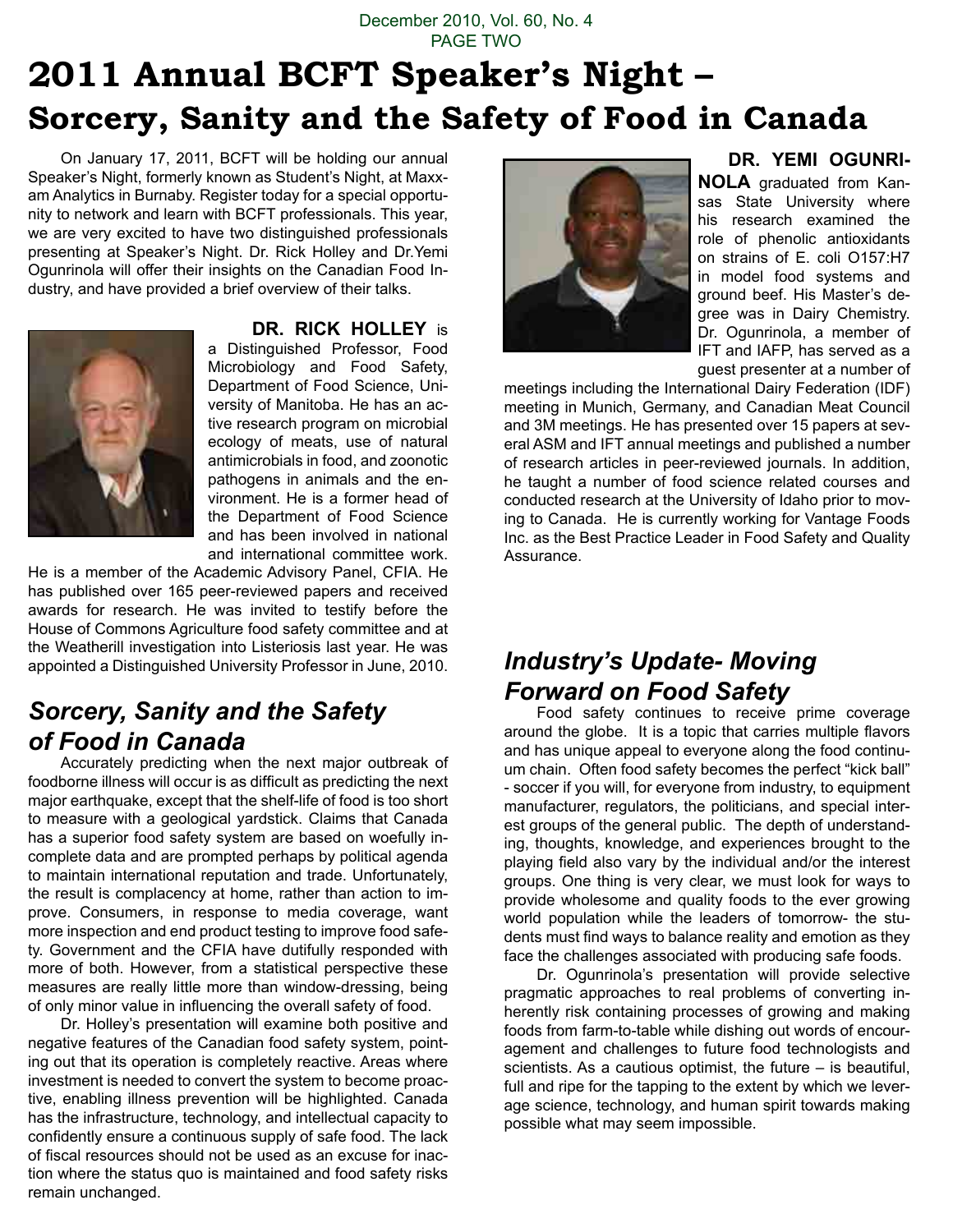## **2011 Annual BCFT Speaker's Night – Info**

|                                        | A AAAAA WWA                                          | PPCAILLE D'ILLETTE                                |                                                                                                   |
|----------------------------------------|------------------------------------------------------|---------------------------------------------------|---------------------------------------------------------------------------------------------------|
| Date:                                  | Monday January 17, 2011                              |                                                   | Pre-Registration is required by registering<br>through the following link: http://ubcfoodscience- |
| Location:                              | <b>Rix Forum Meeting Room</b>                        |                                                   | club.rezgo.com/tour/19515/BCFT-Speakers-                                                          |
|                                        | <b>Maxxam Analytics</b>                              | Night.                                            |                                                                                                   |
|                                        | 3033 Beta Avenue,                                    |                                                   | The deadline for registration is January 8,                                                       |
|                                        | Burnaby, BC V5G 4M9                                  |                                                   | 2011. There is a \$40 at the door charge regard-                                                  |
|                                        |                                                      |                                                   | less of membership status once the registration                                                   |
|                                        |                                                      | has closed.                                       |                                                                                                   |
| Time:                                  | 6:00 p.m. $-$ 8:30 p.m.                              |                                                   | For more information, or to sponsor BCFT                                                          |
|                                        |                                                      |                                                   | speaker's night, please email us at boit.boft@                                                    |
| Cost:                                  |                                                      | gmail.com                                         |                                                                                                   |
| <b>Student Members:</b>                | Free                                                 |                                                   |                                                                                                   |
| <b>Student Non-Members:</b>            | \$5                                                  |                                                   |                                                                                                   |
| Members:                               | \$20                                                 |                                                   |                                                                                                   |
| Non-Members:                           | \$40                                                 |                                                   |                                                                                                   |
|                                        |                                                      |                                                   |                                                                                                   |
|                                        |                                                      |                                                   |                                                                                                   |
| DEBRO                                  | Cell: (778) 245-2211                                 |                                                   |                                                                                                   |
| DIVISION OF PREMETALCO INC.            | Email: vlo@debro.com                                 |                                                   | <b>Ron Kuriyedath</b>                                                                             |
|                                        |                                                      |                                                   | <b>Chief Chemist</b><br>Agri-Food Laboratories                                                    |
|                                        | Vernon Lo, M.Sc.                                     | <b>Consumer Testings Services</b>                 |                                                                                                   |
|                                        | Western Region Sales Manager                         |                                                   | $(604)$ 324-1166<br>t                                                                             |
| 130-18279 Blundell Road                | <b>Customer Service</b>                              | SGS Canada Inc.                                   | 1-877-728-1188                                                                                    |
| Richmond, British Columbia             | Tel: 1-866-294-7914                                  | 50-655 W. Kent Avenue N.<br>Vancouver, BC V6P 6T7 | f<br>(604) 324-1177                                                                               |
| Canada<br><b>V6W 1L8</b>               | Fax: 1-877-294-7929<br>customerservice@debro.com     | www.ca.sgs.com                                    | Ron.kuriyedath@sgs.com<br>e                                                                       |
|                                        |                                                      |                                                   |                                                                                                   |
|                                        |                                                      |                                                   |                                                                                                   |
|                                        |                                                      |                                                   |                                                                                                   |
|                                        | <b>Bruce Larkin B.Sc.</b>                            |                                                   |                                                                                                   |
|                                        | <b>Technical Sales Representative</b><br>Food        |                                                   |                                                                                                   |
|                                        | blarkin@lvlomas.com                                  | <b>Sandy Conroy</b>                               |                                                                                                   |
| 1587 Derwent Way,                      |                                                      | Sales Representative                              | UNIVAR                                                                                            |
| Delta, British Columbia V3M 6K8        |                                                      | Food and Pharmaceuticals                          | 604 273 1441<br>Tel                                                                               |
| Tel: 604 521 7779                      |                                                      | Univar Canada Ltd.                                | Cell 604 813 9996<br>Fax 604 231 5294                                                             |
| TF: 1800 668 1221<br>Fax: 604 521 2323 |                                                      | 9800 Van Horne Way                                | 1800 663 9628 (BC Only)<br>TF                                                                     |
| Cell: 604 619 2870                     |                                                      | Richmond, BC<br><b>V6X 1W5</b>                    | sandy.conroy@univarcanada.com                                                                     |
| www.lvlomas.com                        |                                                      |                                                   | www.univarcanada.com                                                                              |
|                                        | TORONTO MONTREAL VANCOUVER PORTLAND SEATTLE SHANGHAI |                                                   |                                                                                                   |
|                                        |                                                      |                                                   |                                                                                                   |
|                                        | <b>Lucie Nicholls</b>                                |                                                   |                                                                                                   |
|                                        | General Manager                                      | <b>Dempsey</b>                                    |                                                                                                   |
|                                        | #212-1515 Broadway Street                            | corporation                                       |                                                                                                   |
|                                        | Port Coquitlam, BC                                   |                                                   | <b>Dennis McTavish</b>                                                                            |
|                                        | V3C 6M2 Canada                                       |                                                   | <b>Account Manager</b>                                                                            |
|                                        |                                                      |                                                   |                                                                                                   |

*18663-60A Avenue Surrey, British Columbia Canada V3S 7P4*

*tel: 604.575.3188 fax: 604.575.3184 cell: 778.839.1432*

*TF: 1.800.268.6798 dennis@dempseycorporation.com www.dempseycorporation.com*

Tel: 604-468-9800 Toll Free: 1-866-468-9800 Fax: 604-468-9801 Cell: 604-866-9804 www.carmiflavors.com lucienicholls@carmiflavors.com

 $H$ 

n: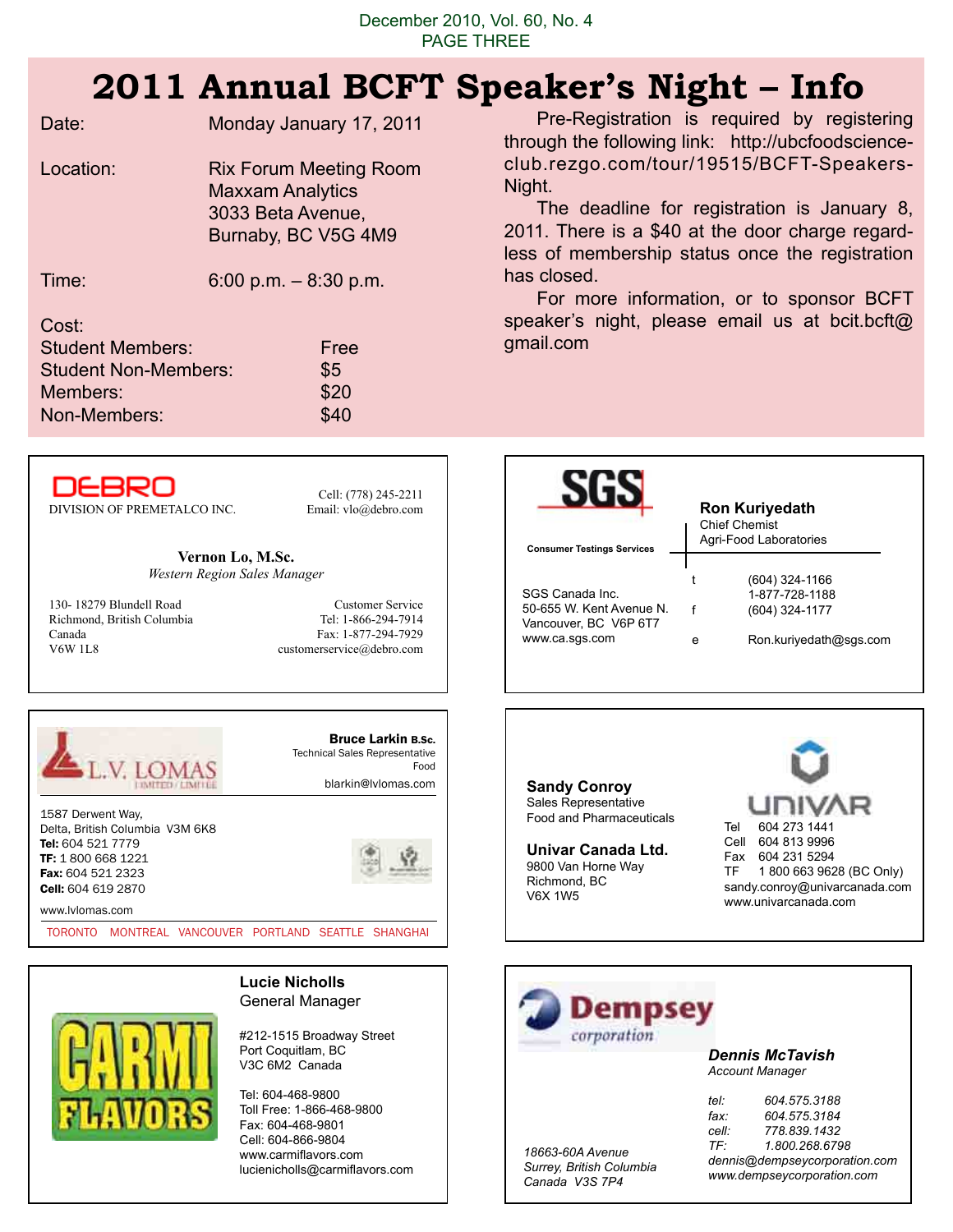# **For Employers & Job Searchers**

BCFT sponsors 'no-charge' job postings and resume postings on our website. Please ensure the posting is in pdf or word document form. Optionally, we can provide a form for the job posting.

Check out the current positions available at this link. http://bcft.ca/Positions\_available.htm

For more information or to post a job, contact Melanie Thomson at webmaster@bcft.ca.

### **Let's Honour BC's Best Through CIFST Awards!**

Because BCFT is in the unique position of being a section of CIFST (Canadian Institute of Food Science and Technology), members may be eligible for a wide number of awards, depending on the national organization to which they are affiliated.

CIFST also has several annual awards designed to recognize the "endeavours and contributions of members to the Institute and the food industry". Descriptions and nomination forms can be found at https://secure.cifst.ca/ default.asp?ID=851. Deadline for CIFST awards nominations is February 28, 2011.

recognized nationally. Check out the available awards, and get those nominations in. It's always wonderful to have our members



### *Think About Advertising in Tech Talk*

You can't afford to miss this opportunity to advertise with us!

*Tech Talk* is published approximately nine times a year by the British Columbia Food Technologists Association (BCFT). As the official publication of the association, *Tech Talk*  reaches the local audience of individuals in the Food Science and Technology profession - your ad in *Tech Talk* will keep you on top of our readership of more than 300 individuals. For complete details on placing your ad in Tech Talk, contact:

Nilmini Wijewickreme, Maxxam Analytics 4606 Canada Way, Burnaby, BC, V5G 1K5 Tel: 604-734-7276 | Fax: 604-731-2386 E-mail: nwijewickreme@maxxam.ca

We accept ready-to-print copy of your ad in PDF or TIFF format in color or black and white, or a hard copy of business cards. The advertisements also can be sent via e-mail in any sort of digital format. For example, a high-resolution (300 dpi or better) scanned copy, or digital format (e.g., EPS or PDF) of the ad.

| Business card     | $(4" \times 2")$  | \$30  |  |
|-------------------|-------------------|-------|--|
| Page Sponsor      | $(8" \times 2")$  | \$50  |  |
| 1⁄4 Page Sponsor  | $(4" \times 5")$  | \$60  |  |
| 1/2 Page Sponsor  | $(4" \times 10")$ | \$90  |  |
| Full Page Sponsor | $(8" \times 10")$ | \$150 |  |
|                   |                   |       |  |

*Rates indicated are on per issue basis. Discounts up to 10% are available for advertising in multiple issues.*